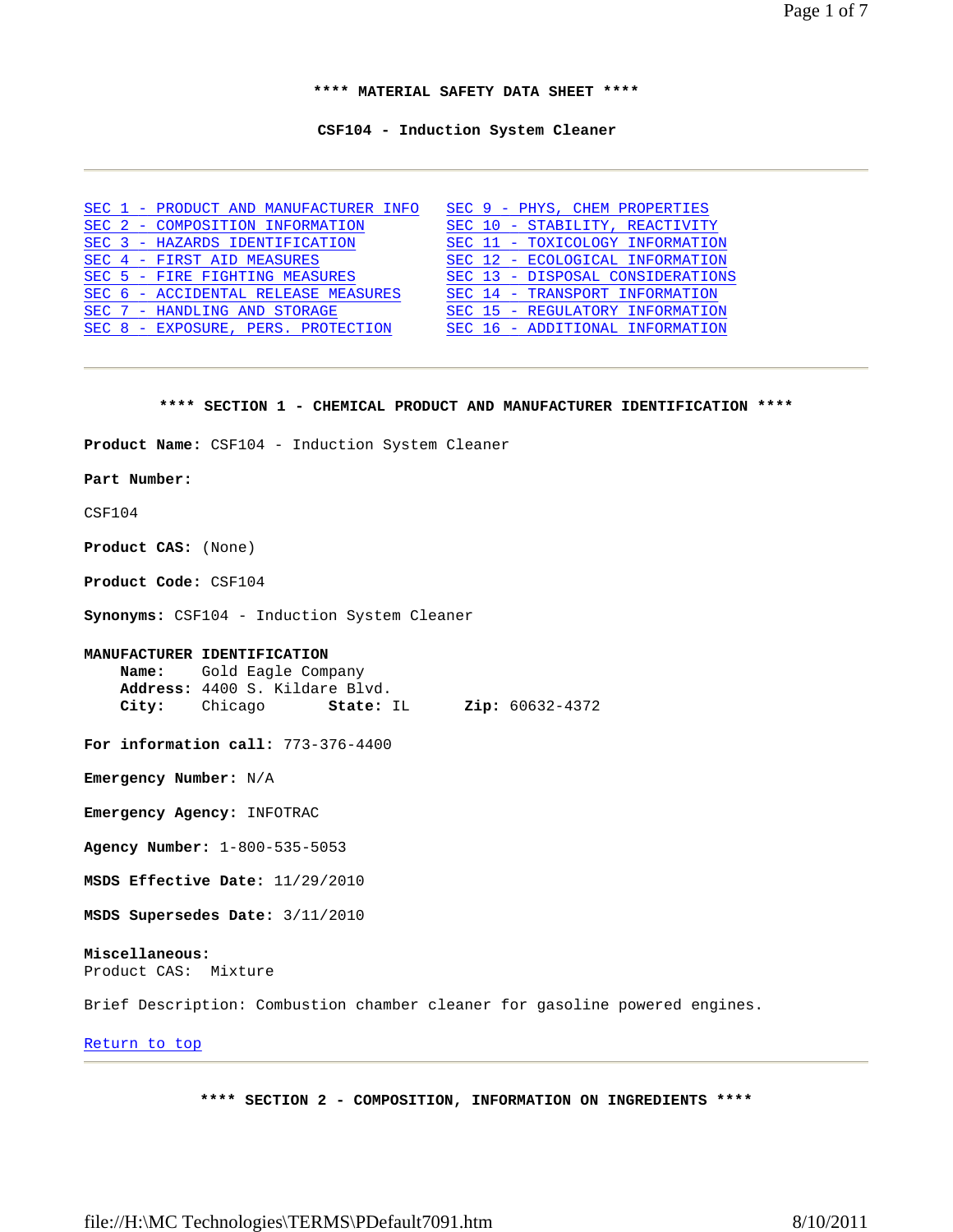| Chemical Name                       | CAS                                     | <b>MIN</b> | <b>MAX</b> |
|-------------------------------------|-----------------------------------------|------------|------------|
| Proprietary Additive                | (none)                                  | 40         | 50         |
| Xylene                              | $1330 - 20 - 7$                         | $\Omega$   | 5          |
| 1, 2, 4-Trimethylbenzene            | $95 - 63 - 6$                           | $\Omega$   | 5          |
| Petroleum Distillate                | $64742 - 94 - 5$                        | 40         | 50         |
| Miscellaneous:<br>CHEMICAL NAME     | LIMIT VALUES                            |            |            |
| 1, 2, 4-Trimethylbenzene            | N/A                                     |            |            |
| Petroleum Distillate                | N/A                                     |            |            |
| Proprietary Additive (CAS#:Mixture) | N/A                                     |            |            |
| Xylene                              | PEL 100 ppm<br>PEL $435 \text{ mg/m}$ 3 |            |            |

### Return to top

### **\*\*\*\* SECTION 3 - HAZARDS IDENTIFICATION \*\*\*\***

### **EMERGENCY OVERVIEW:**

**NFPA: Health:** 1 **Fire:** 2 **Reactivity:** 0 **Specific Hazard:** None

**HMIS: Health:** 1 **Flammability:** 2 **Reactivity:** 0 **PPE:** B

#### **Miscellaneous:**

This product does not contain any components above de minimus concentrations that are considered carcinogenic by OSHA, IARC or NTP.

### **POTENTIAL HEALTH EFFECTS**

**Target Organs/Primary Route(s) of Entry:**

### **Eye:**

Mild irritant.

### **Skin:**

Prolonged or repeated skin contact may cause dermatitis, scaling and possible systemic effects.

#### **Ingestion:**

Toxicity is relatively low, there is a risk of aspiration of product into the lungs. On ingestion of large quantities, slight GI discomfort, diarrhea, and headache may occur. Small doses may produce irritation and diarrhea.

### **Inhalation:**

Low risk of inhalation, potential effects of inhalation include: dizziness, nausea, visual impairment, narcosis and muscular impairment.

### **Miscellaneous:**

Return to top

**\*\*\*\* SECTION 4 - FIRST AID MEASURES \*\*\*\*** 

**Eye:**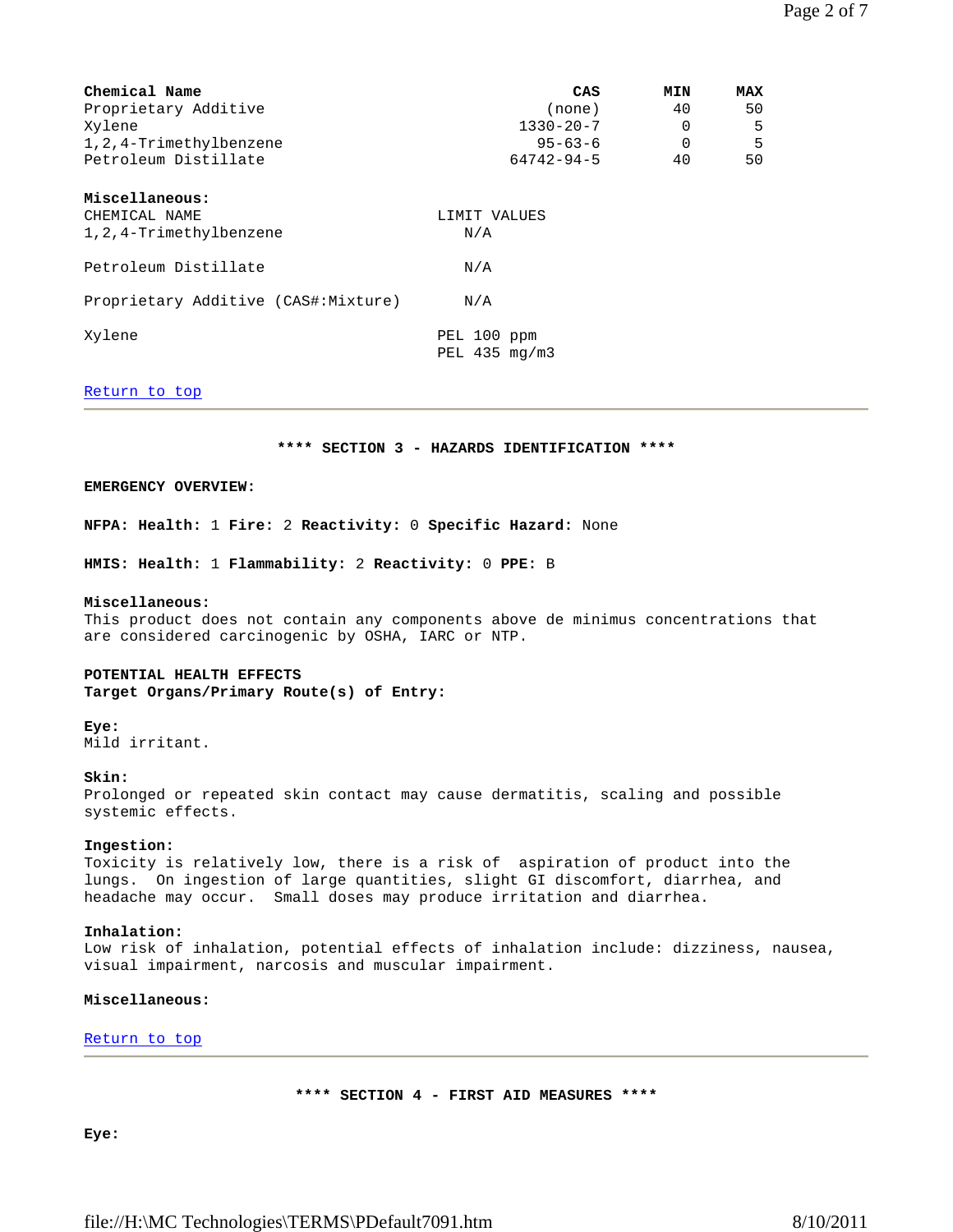If the product contacts the eyes, immediately wash the eyes with large quantities of room temperature water for at least 15 minutes, occasionally lifting the lower and upper lids. Get medical attention immediately. A follow up visit to an ophthalmologist should be made. Contact lenses should not be worn when working with this chemical.

### **Skin:**

If the product contacts the skin, promptly wash the contaminated skin with soap and water for at least 15 minutes. If this product penetrates the clothing, promptly remove the clothing and wash the skin with soap and water. Systemic effects may be delayed 18 to 72 hours, therefore keep individual under observation.

#### **Ingestion:**

DO NOT INDUCE PERSON TO VOMIT. Get medical attention immediately.

#### **Inhalation:**

Move the exposed person to fresh air at once and call emergency medical care. If breathing has stopped, give artificial respiration. If breathing is difficult, give humidified oxygen.

#### **Notes to Physician:**

No data available.

Return to top

### **\*\*\*\* SECTION 5 - FIRE FIGHTING MEASURES \*\*\*\***

**Flash Point:** 162 F. TOC

**AutoIgnition Temperature:** N/A

**Flammable Limits Lower Limit:** Explosive Limit (LEL): 6.0

**Upper Limit:** Explosive Limit (UEL): 36.5

### **Extinguishing Media:**

Use halon replacement or carbon dioxide extinguishers or alcohol foam for small fires. Water spray or fog can cool fire but may not be effective in extinguishing fire. Large fires should be extinguished with alcohol foam. Use water spray to cool containers exposed to fire. Containers may explode in heat or fire.

#### **Unusual Fire and Explosion Hazards:**

Dangerous fire and explosion hazard when exposed to heat or flame. Methanol is extremely flammable and forms explosive mixtures with air. Methanol vapors can travel considerable distance to a source of ignition and flash back.

### **Special Fire Fighting Procedures:**

Wear NIOSH approved SCBA respirator in the positive pressure mode and chemical protective clothing.

**General Information:** Flammable Limits: 6.0 to 36.5

Return to top

**\*\*\*\* SECTION 6 - ACCIDENTAL RELEASE MEASURES \*\*\*\***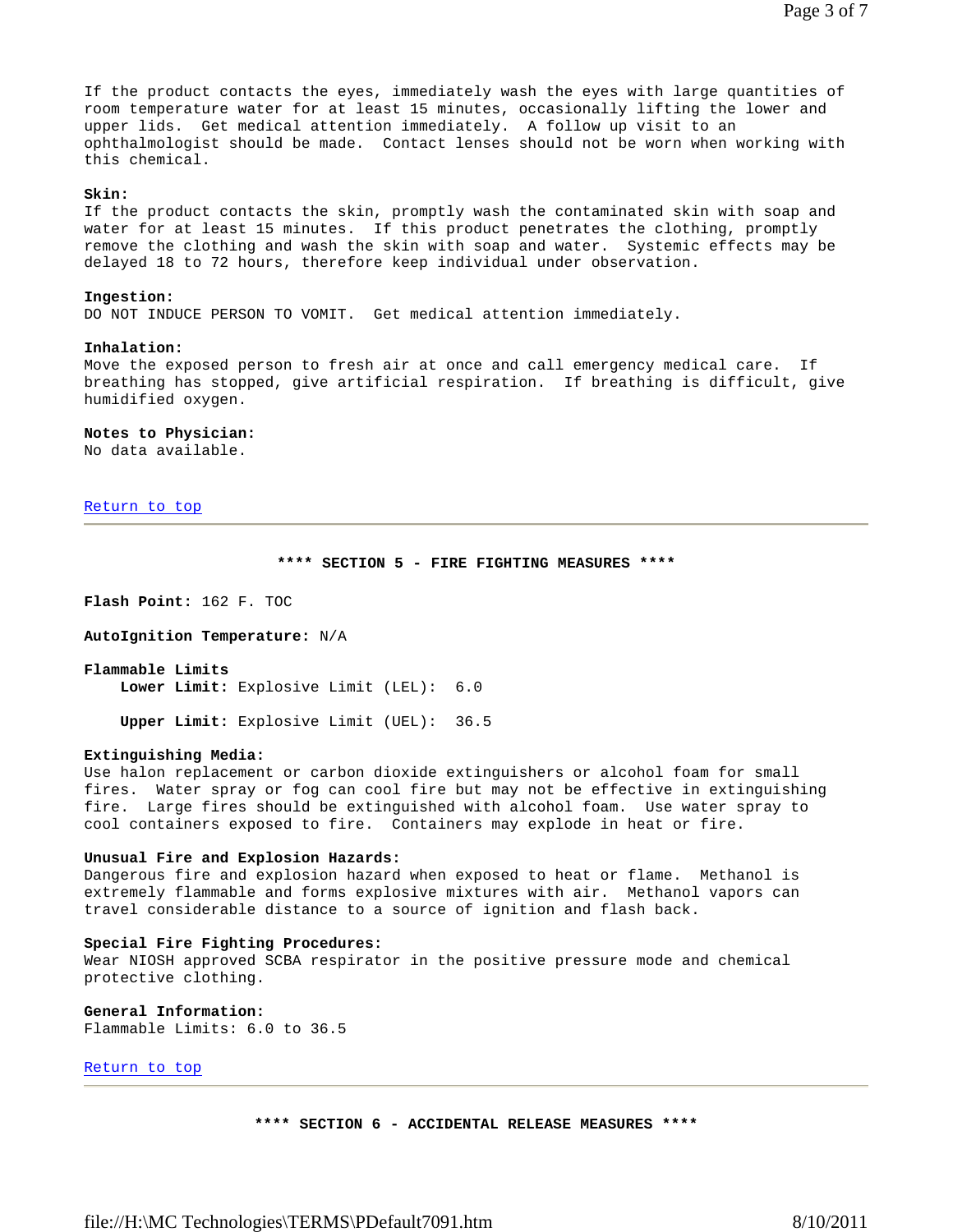Small Spill: Remove sources of heat or ignition, provide adequate ventilation, contain leak using absorbent, inert, non-combustible material.

Large Spill: Contain spill, transfer to secure containers. In the event of an uncontrolled material release, the user should determine if release is reportable under applicable laws and regulations.

#### Return to top

### **\*\*\*\* SECTION 7 - HANDLING AND STORAGE \*\*\*\***

### **Handling:** See other sections of MSDS.

**Storage:** See other sections of MSDS.

#### Return to top

#### **\*\*\*\* SECTION 8 - EXPOSURE CONTROLS, PERSONAL PROTECTION \*\*\*\***

### **GENERAL HYGIENE CONSIDERATIONS:**

Use normal hygiene practices.

#### **OTHER PRECAUTIONS:**

Methanol waste and waste material contaminated with methanol would be regulated as a hazardous waste material under the hazardous waste number U154.

#### **ENGINEERING CONTROLS:**

Local Exhaust: Provide local ventilation to maintain exposure levels below recommended exposure limits.

Mechanical (General): In confined spaces, mechanical ventilation may be required.

Special Ventilation: OSHA TWA=200 ppm and STEL=250 ppm. ACGIH TWA=200 ppm and STEL=250 ppm.

Other Ventilation: N/A

### **PERSONAL PROTECTIVE EQUIPMENT**

#### **Eyes/face:**

Use splash proof chemical, safety goggles or appropriate full-face respirator. Contact lenses should not be worn when working with this chemical.

#### **Skin:**

Use natural rubber or neoprene gloves as required.

#### **Respirators:**

Do not use air purifying respirator. Use NIOSH approved respirator approved supplied or self contained respirator. Respirators must be selected based on the airborne levels found in the workplace and must not exceed the working limits of the respirator.

### **Other Protective Clothing/Equipment:**

If there is a possibility of exposure of an individual's body to methanol, wear body covering work clothes to avoid prolonged or repeated exposure.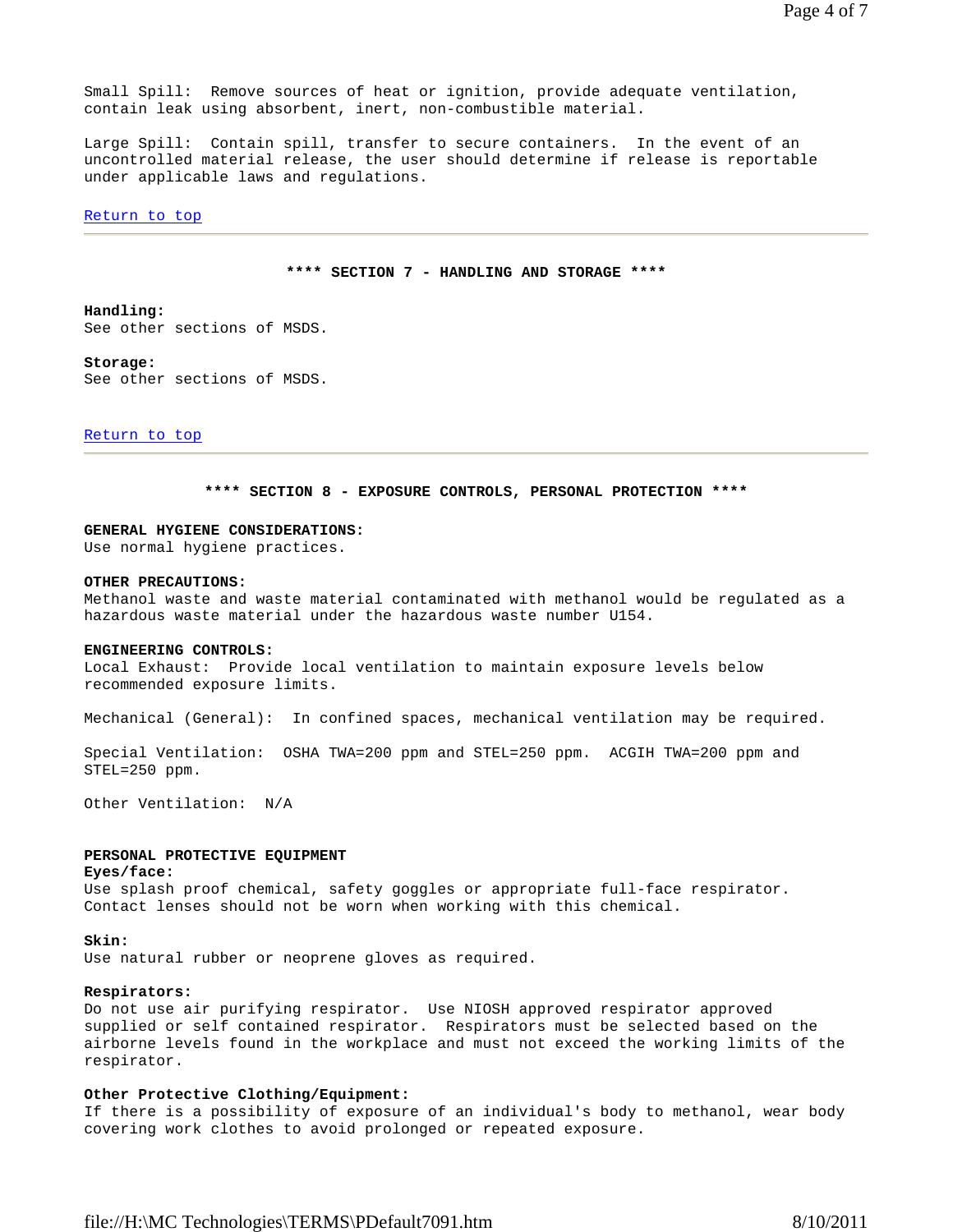```
Return to top
```
**\*\*\*\* SECTION 9 - PHYSICAL AND CHEMICAL PROPERTIES \*\*\*\* Appearance/Odor:** Amber liquid, solvent odor **pH:** N/A **Vapor Pressure:** (MM HG): 97.0 **Vapor Density(Air=1):** 1.1 **Evaporation Rate:** N/A **Viscosity:** N/A **Boiling Point:** 148 F. (65 C.)N/A **Freezing/Melting Point:** N/A **Decomposition Temperature:** N/A **Solubility in Water:** Soluble **Specific Gravity:** 0.865 **Molecular Formula:** N/A **Molecular Weight:** N/A **VOC Coating (minus water):** 0 Lbs/Gallon **Coating Density :** 0 Lbs/Gallon **Solvent Density :** 0 Lbs/Gallon **Percent Solvent (volume):** 0 **Percent Solids (volume):** 0 **Percent Water (volume):** 0 **Percent Volatile by Weight:** 0 **Miscellaneous:** % Volatile/Volume: 97.0 Specific Gravity (H2O = 1): N/A Percent Solvent (Volume): N/A Percent Solids (Volume): N/A Percent Water (Volume): N/A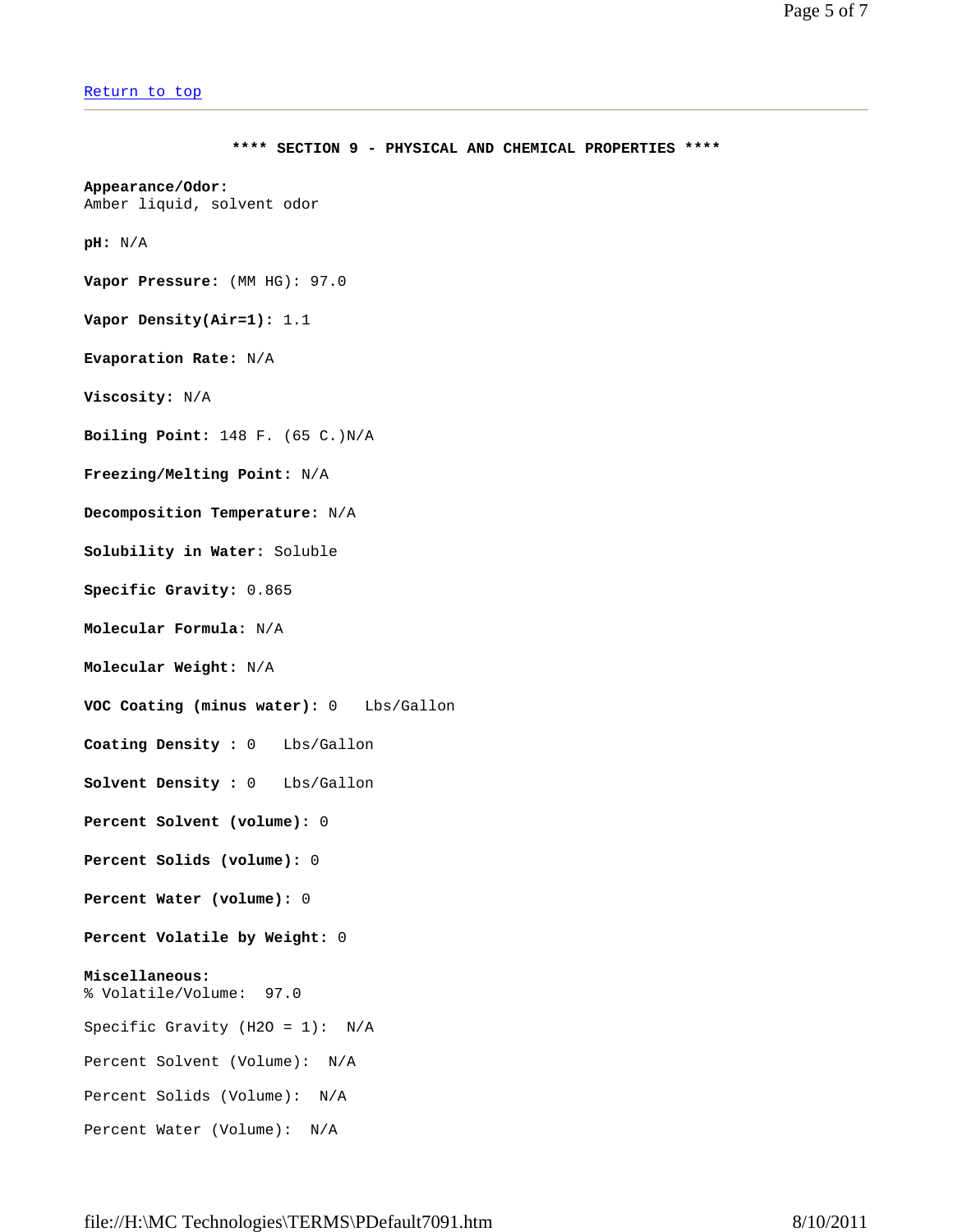Page 6 of 7

Product is flammable, keep away from sources of ignition, combustibles, oxidizing material and acid. Store in an area equipped with automatic sprinklers or fire extingushing system. Empty containers contain product residues, assume empty container to have the same hazards as full containers.

Return to top

### **\*\*\*\* SECTION 10 - STABILITY AND REACTIVITY \*\*\*\***

### **Chemical Stability:** Stable: Yes

# **Conditions to Avoid:**

Store in a well ventilated place away from sources of ignition, combustibles, oxidizing materials and acid.

#### **Incompatibilities with Other Materials:**

Strong oxidizing agents, aluminum, zinc, or metals that displace hydrogen, rubber and rubber based coatings, chromic anhydride, lead perchlorate and perchloric acids.

### **Hazardous Decomposition Products:**

Excessive heating and/or incomplete combustion will produce carbon monoxide.

#### **Hazardous Polymerization:**

Hazardous Polymerization May Occur: No

Return to top

**\*\*\*\* SECTION 11 - TOXICOLOGICAL INFORMATION \*\*\*\*** 

No data available.

Return to top

**\*\*\*\* SECTION 12 - ECOLOGICAL INFORMATION \*\*\*\*** 

No data available.

Return to top

# **\*\*\*\* SECTION 13 - DISPOSAL CONSIDERATIONS \*\*\*\***

Dispose of product in accordance with local, state, and federal regulations. Before attempting clean up, refer to other sections of MSDS for hazard warning information.

Return to top

### **\*\*\*\* SECTION 14 - TRANSPORT INFORMATION \*\*\*\***

**Transportation Information:** Shipping Information (CFR 49 and IMDG):

file://H:\MC Technologies\TERMS\PDefault7091.htm 8/10/2011